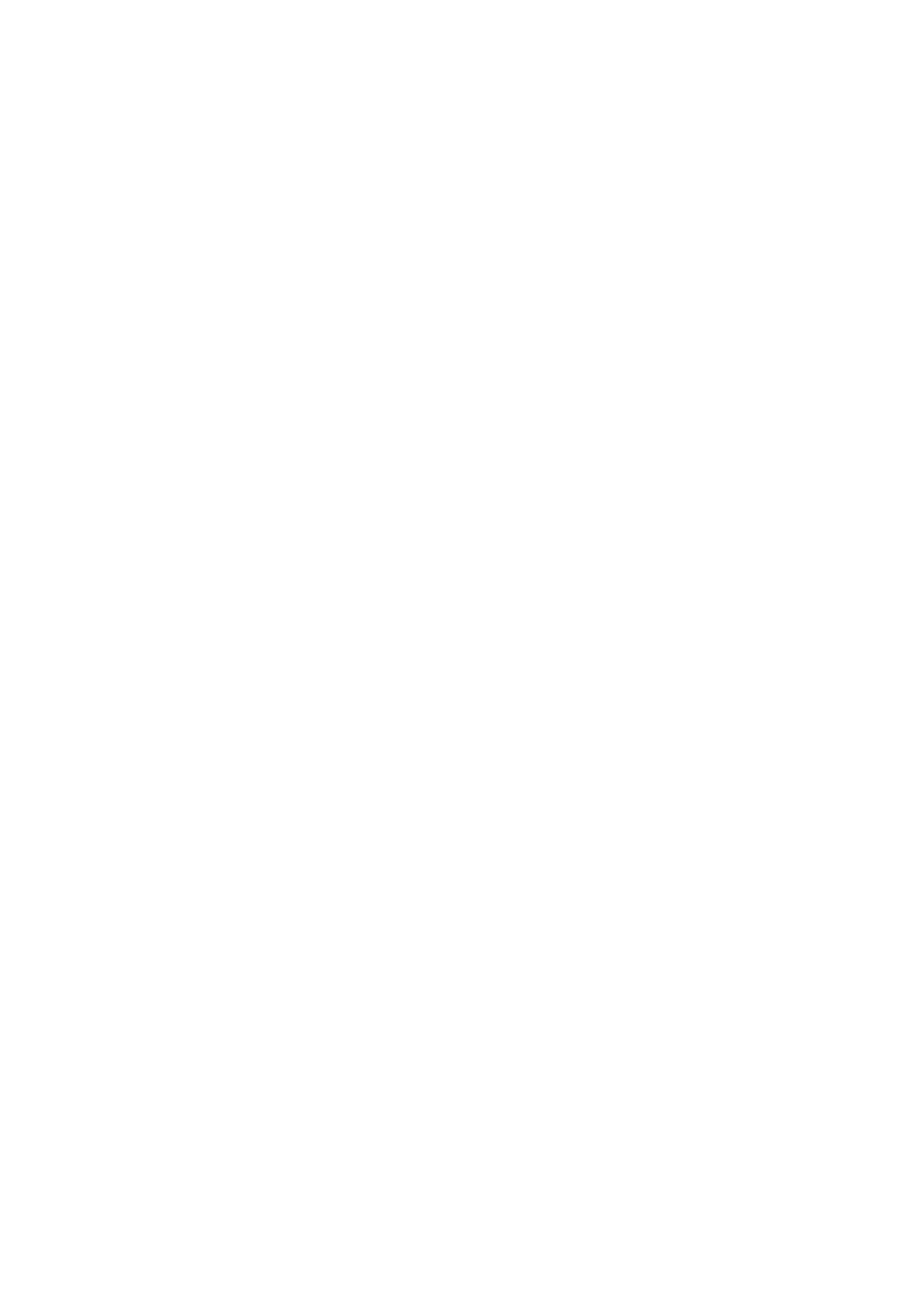### **Preamble**

On 9 April 2015 the Centre for Science and Policy (CSaP) hosted a workshop to explore what is known about the benefits of play in middle childhood, which this report documents. The event was chaired by Dame Jane Roberts (Consultant Child and Adolescent Psychiatrist) and took place at the Faculty of Education, University of Cambridge, and Homerton College, Cambridge. Prior to the workshop two reports were circulated to participants to stimulate discussion, one an evidenceinformed scoping review written for the workshop by Professor Helen Roberts (Institute of Child Health, UCL), and the other a report on the importance of play written by Dr David Whitebread (Faculty of Education, University of Cambridge). These reports are included as appendices to this document.

### **Aims**

- To discuss the strength of available evidence, both from academic and non-academic sources, on the benefits of play in middle childhood;
- To examine whether any benefits derived from play change with the transition from early to middle childhood;
- To determine where the evidence is weak and where research could productively be focused.

## **Questions addressed during the workshop**

- Given the existing research, what do we know about the benefits of play?
- What form do the benefits of play take and how can they best be assessed?
- Does the existing evidence base have anything to tell us about whether the benefits of play differ between different groups of children?
- Where do we need to focus research efforts to learn more about play and its benefits in middle childhood?

### **Speakers**

- **•** Professor Helen Roberts, UCL
- Dr David Whitebread, University of Cambridge

### **Discussion**

 $\overline{\phantom{a}}$ 

Early in the workshop the importance of recognising that play can be a worthwhile activity for its own sake was raised. Although play may be effective as a method to achieve other ambitions, such as increased physical activity or improved parenting skills, it is important not to forget that play is an end in its own right $^1$ .

The discussion resulted in a number of themes emerging, which are explored further here.

<sup>1</sup> Roberts H (2015) *Playtime: an evidence-informed scoping review on children's play with a focus on older children and middle childhood*, Appendix Two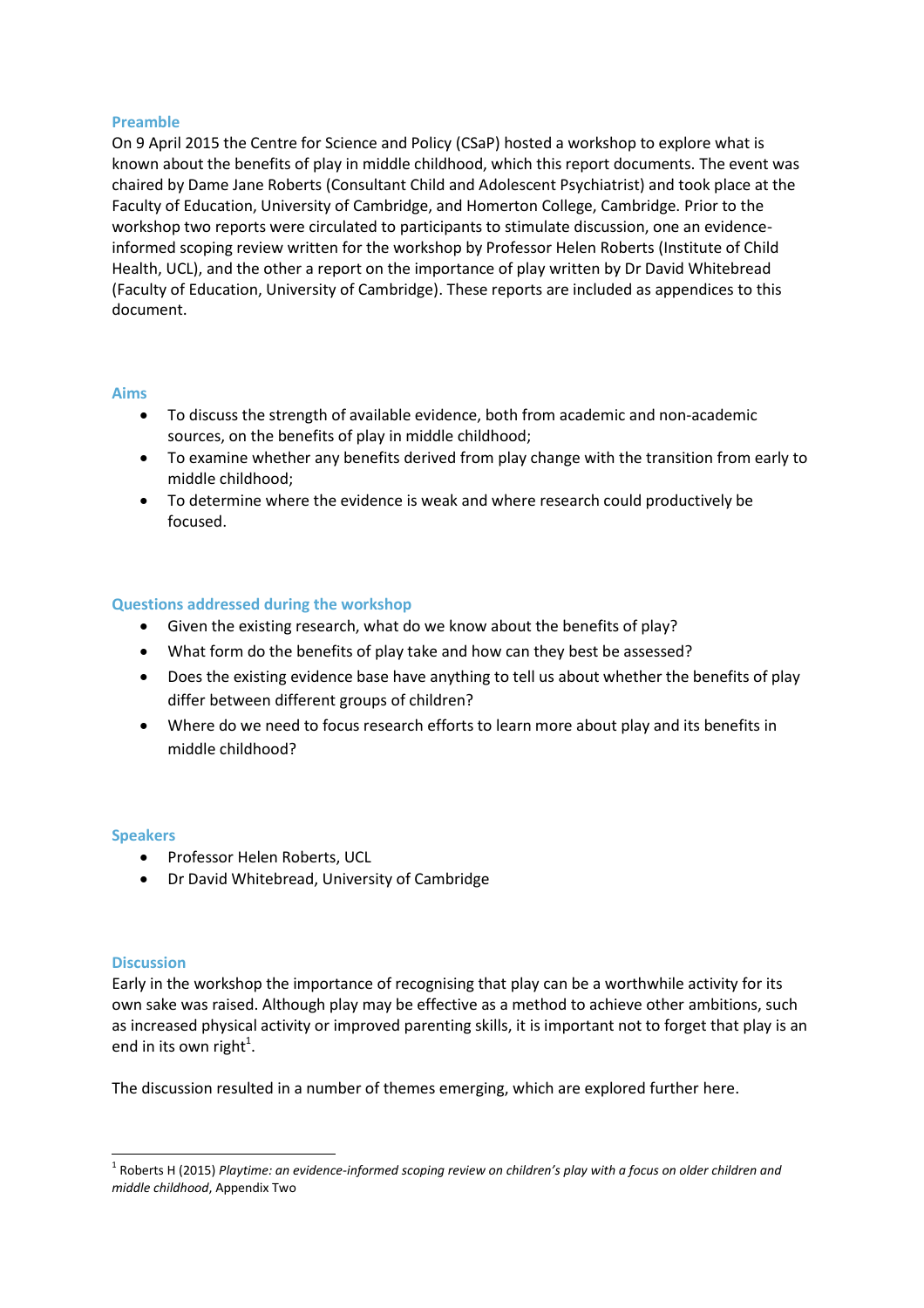## *What constitutes play in middle childhood?*

- A definition of play
- The 'playground' has changed and expanded
- Transformation of play in middle childhood

It was remarked that producing a definition of play on which there was complete consensus would be unlikely, but there was broad agreement that play generally ought to follow the child's own agenda.

The discussion explored the notion that opportunities for play have changed in recent years and that a more complex understanding of play is required, incorporating for instance, social media and other digital interaction into the 'playground' which the child inhabits. This has implications for anyone hoping to measure, encourage or understand play in middle childhood, where this expanded playground is likely to have a larger role than in the early years.

It was noted that by middle childhood all five of the main types of play identified by some psychologists have been established and broadened in their scope to more sophisticated forms, such that physical play has moved on from the simple enjoyment of movement to more complex forms including gymnastics, ballet and competitive games; play with objects has moved on to construction and making; and symbolic play has transformed into the making of jokes and the expression of meaning through drawing and music. Similarly, pretence has developed to include the construction of complex narratives and the creation of fiction, whilst games with rules have grown from simple formats to more complex social games, both established games, such as chess and field sports, and those invented by and vigorously negotiated among children themselves.

*The difficulties of gathering evidence on play*

- Problems with recording play
- The need for longitudinal studies
- Play is not easily amenable to experimental studies

Some participants raised problems of using play as an intervention in experimental settings, since play cannot be simulated. This requirement for authenticity also poses problems for measuring and recording play, since this is likely to be intrusive and could stymie play that would otherwise have taken place, which raises concerns over the ethics of measurement.

When looking to measure the total benefits resulting from play, it was suggested by some that the researcher needs to look across the entire life course, from childhood to old age, making it hard to measure the long term benefits derived from play, and even harder to establish causality, possibly leading researchers to focus on gathering evidence for short term benefits. It was suggested that better use of existing cohort studies could be useful, although the range of variables and factors will always make it difficult to gather firm evidence of which benefits are primarily associated with opportunities for play.

There was an awareness that using a broad range of research methods is necessary to understand the benefits of play, with ethnographic, observational or neuroscientific research perhaps key to understanding the mechanics of successful play interventions, whereas longitudinal studies or randomised control trials would be better suited to measuring the scale of the benefits. It was also noted that play might be best measured and evaluated at a group or community level.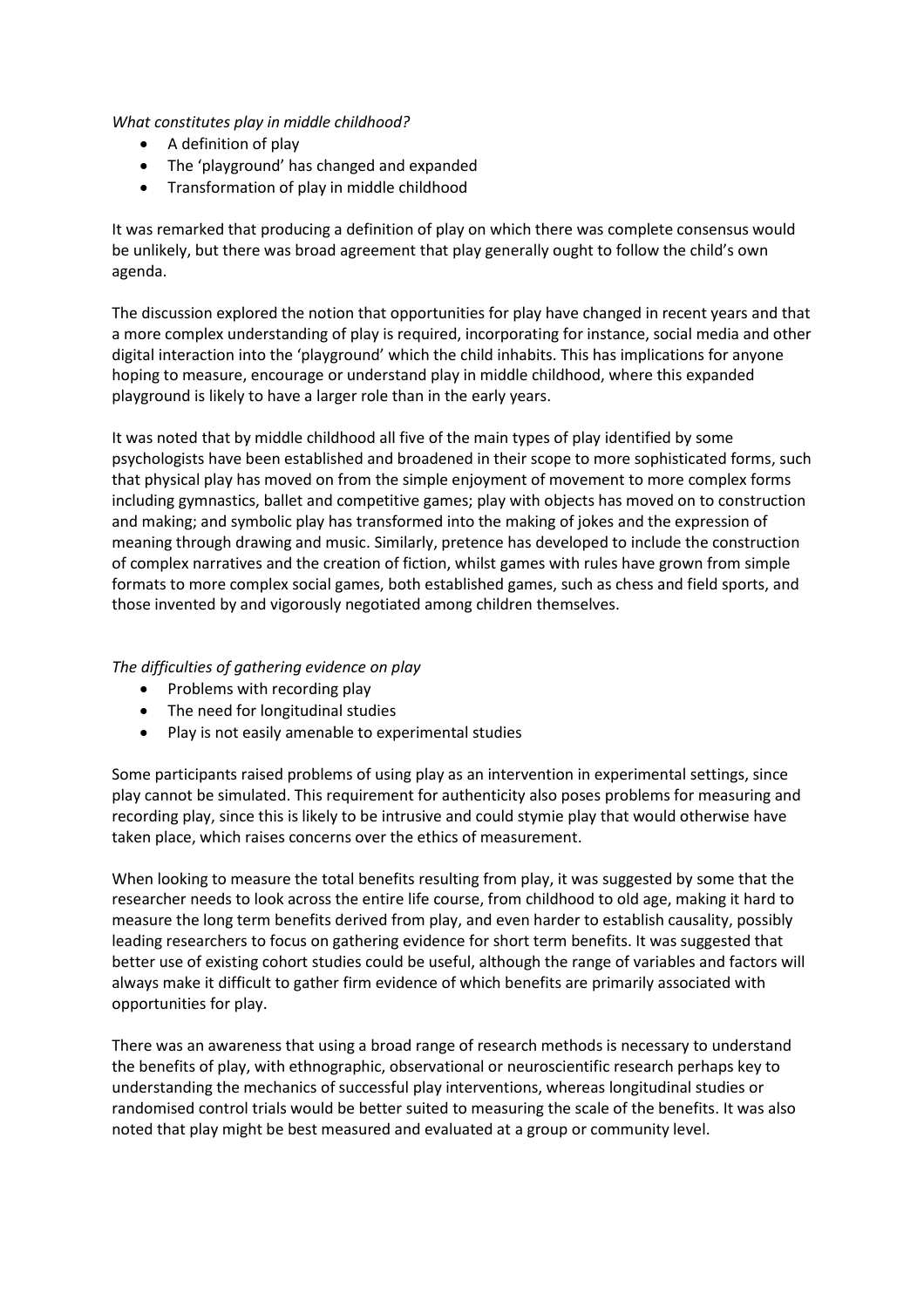### *Scaling up play interventions*

- Constraints and adaptability
- **•** Feasibility

The difficulties associated with scaling up play interventions which have been shown to be successful on a small scale were familiar to participants, with concerns raised on the importance of context and the tension between fidelity to particular designs and responsiveness to local know how.<sup>2,3</sup> Fidelity to an original intervention was seen as particularly problematic if an intervention is closely guarded as a piece of intellectual property, which limits the extent to which it can be adapted to fit different children and contexts. This was an area where it was felt that funders could have an influence on ensuring that publically funded research to develop interventions should be translated into freely available resources if shown to be effective.

One intervention which considered successful was the 'play streets' approach, in which a street is designated a play street and motor traffic halted for a period. The effect is to reclaim space for children to play, and for streets to become a social space. Bureaucratic barriers to starting up a play street were raised as an issue to be addressed, and it was evident that some councils had made progress on this.

### *What are the benefits?*

- Long term benefits
- Benefits beyond the individual
- **•** Socialisation

 $\overline{a}$ 

Play is thought to have benefits such as creativity, problem solving, flexibility, a willingness to tolerate uncertainty, take risks, collaborate and negotiate with others which develop over the life course. 4 These characteristics are highly valued and often sought after in adults, but demonstrating a causal link was thought to be problematic. There was also discussion of the relationship between play and mental health, with some studies suggesting a link between play and good mental health in adulthood. 5

A further point raised at the workshop was that the segregation of children and adults in our society may lead to a reduction in the amount of play that adults without children are exposed to, meaning that potentially positive effects which children playing can have on wider society cannot be realised.

Participants considered the extent to which childhood has become 'organised' with children often placed in age-segregated cohorts, reducing the extent to which children of different ages mix. Some participants suggested that keeping age cohorts apart in schools can reduce the extent to which younger children can learn from older ones, and limit the opportunities for, and varieties of, play.

A climate of risk aversion may constrain opportunities for play particularly more open-ended, unstructured and adventurous play outdoors, and concerns about this climate's impact on

 $^2$  Barnett, WS, Jung, K, Yarosz, DJ, Thomas, J, Hornbeck, A, Stechuk, R & Burns, S (2008) 'Educational effects of the Tools of the Mind curriculum: A randomized trial', *Early Childhood Research Quarterly*, 23(3): 299-313

<sup>3</sup> Wilson, SJ & Farran, DC (2012) *Experimental Evaluation of the Tools of the Mind Preschool Curriculum*, Society for Research on Educational Effectiveness

 $^4$  Robson, S (2015) 'Whose activity is it? The role of child- and adult-initiated activity in young children's creative thinking' In Robson, S & Quinn, SF The Routledge International Handbook of Children's Thinking and Understanding. London: Routledge

<sup>&</sup>lt;sup>5</sup> Jarvis P, Newman S & Swiniarski L (2013) 'On 'becoming social': the importance of collaborative free play in childhood'', *International Journal of Play*, 3(1): 53-68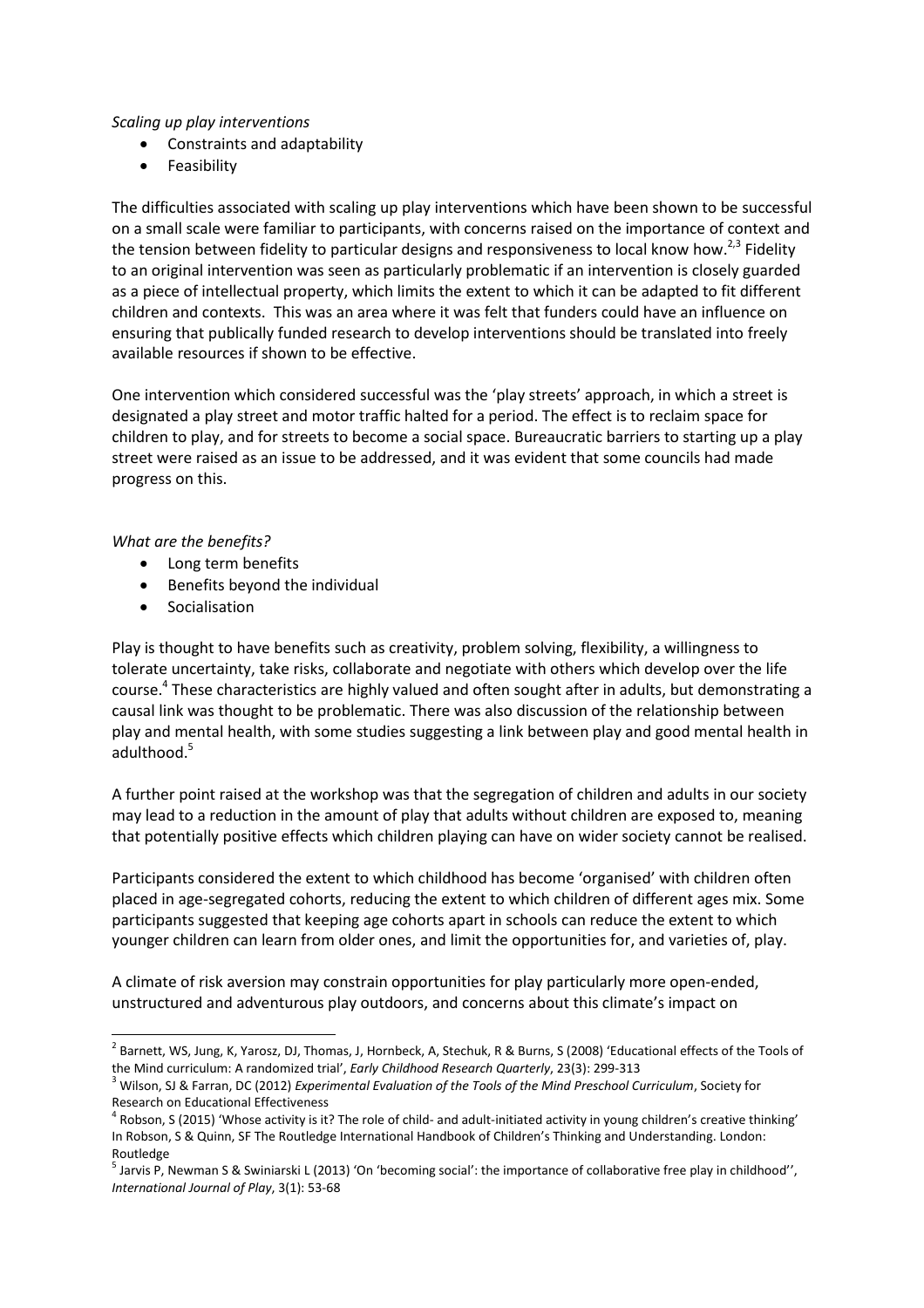emotional resilience, wellbeing and opportunities for learning have been well documented.<sup>6</sup> Yet in middle childhood children often want to push boundaries, seek out a degree of risk, and test their own limits. Connections between adventurous play and adventurous thinking offer potential for research. 7

## *Is play under-valued?*

- The 'trivial' nature of play
- The legal right of the child to play
- Increasingly structured childhood
- Middle childhood and the state
- Is the evidence for play being used?

A perception of play as 'trivial' was considered, prompting the suggestion that 'playfulness' would be a better term to use in order to convey a more enduring quality which play develops. Participants discussed this perception and that play opportunities may suffer when services supporting it are reduced.

Article 31 of *The UN Convention on the Rights of the Child* states 'that every child has the right to rest and leisure, to engage in play and recreational activities appropriate to the age of the child and to participate freely in cultural life and the arts. That member governments shall respect and promote the right of the child to participate fully in cultural and artistic life and shall encourage the provision of appropriate and equal opportunities for cultural, artistic recreational and leisure activity.<sup>,8</sup> It was noted that since this original declaration the position had been reiterated to explicitly state that governments have obligations to 'promote, protect and fulfil' children's right to play, meaning that play is not undervalued in theory even if policy commitments may sometimes seem lacking.

It was the general view of the participants that childhood has become increasingly structured and that this has tended to result in focused activity at the expense of opportunities for unstructured play.<sup>9</sup> This highlighted the requirement for robust evidence of the benefits of play, and in particular to ensure that opportunities for play in middle childhood are recognised as important in the same way that they increasingly are in early childhood. Participants discussed protecting children's opportunities and spaces to play, and allowing children more autonomous play.

It was noted that in comparison with the early years and adolescence, there is less research, policy and practice influence in the middle years. There is a case to be made that middle childhood requires support including the creation of play opportunities. Increasing opportunities for inclusive play for disabled children and young people was seen as an important area.

There was some debate on the role of research evidence in policymaking and the relative value of universal or targeted interventions. Academic research evidence is only one of the influences on policy and practice. It is clear that in order to maximise use of research evidence, better alliances need to be formed to ensure that that the research findings are translated into new approaches.

 $\overline{a}$ 6 Gill, T (2012) *No Fear: Growing up in a risk averse society*, London: Calouse Gulbenkian Foundation

<sup>7</sup> Tovey, H (2014) 'Adventurous Play Outdoors' In Moyles, J (ed) *The Excellence of Play (4th Edition)*, Maidenhead: Open University Press

<sup>8</sup> United Nations (1989) *Convention on the Rights of the Child*, Treaty Series, vol. 1577: 3

<sup>9</sup> See section 3.4 in Whitebread, D (2012) *The Importance of Play*, Appendix 3; also Gray, P (2011) 'The decline of play and the rise of psychopathology', *American Journal of Play*, 3 (4): 443-463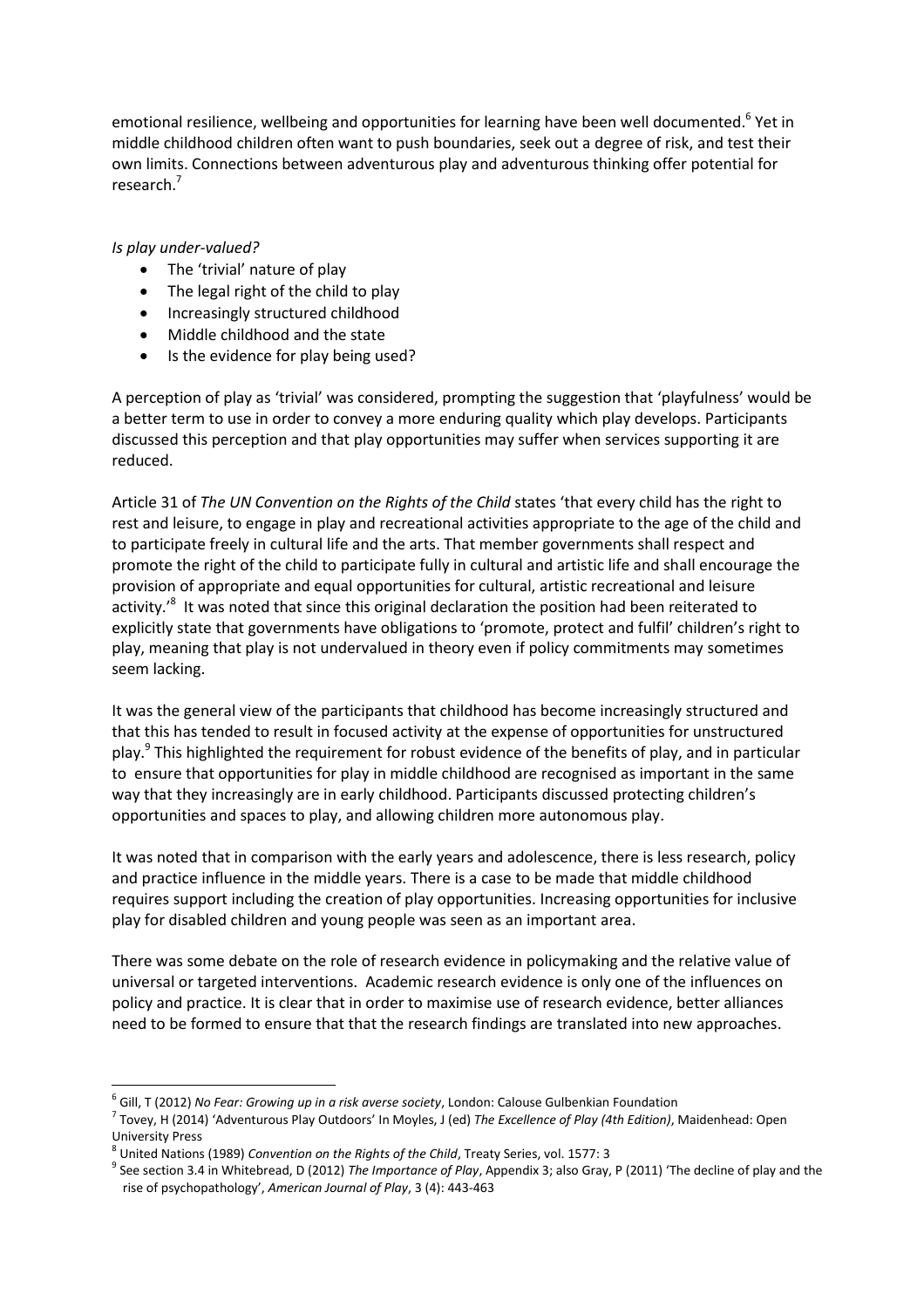#### **Conclusion**

Overall, the workshop found that although the evidence on measurable benefits for play in middle childhood may not be categorical, there is circumstantial evidence, underpinned by a strong values base, that play is key to human wellbeing. As such, there is significant work to be done to increase the visibility of the importance of play.

There is a relative paucity of published research on whether and how the benefits of play change with the transition to middle childhood. But gaps in the published research literature do not necessarily mean that the knowledge does not exist, albeit tacit knowledge and lay expertise. The benefits of play may well be understood and appreciated in practice without always drawing on published research.

Given the gaps and the limitations on some of the research in this field, it is important to consider how meaningful progress might be made to develop the evidence base. On the one hand there is a lack of robust evidence examining the immediate and longer term benefits of play; whilst on the other, fine grained ethnographic research has much to teach us about play. Finally, it is clear that play is not simply about behaviours. It is also about opportunities and the environment in which play can take place. The UK has had a leading role in looking at the social determinants of health; research examining the ways in which housing, the environment, transport, the streets, and the employment and other opportunities for children can influence play as youngsters mature into middle childhood remains a fruitful field for further exploration.